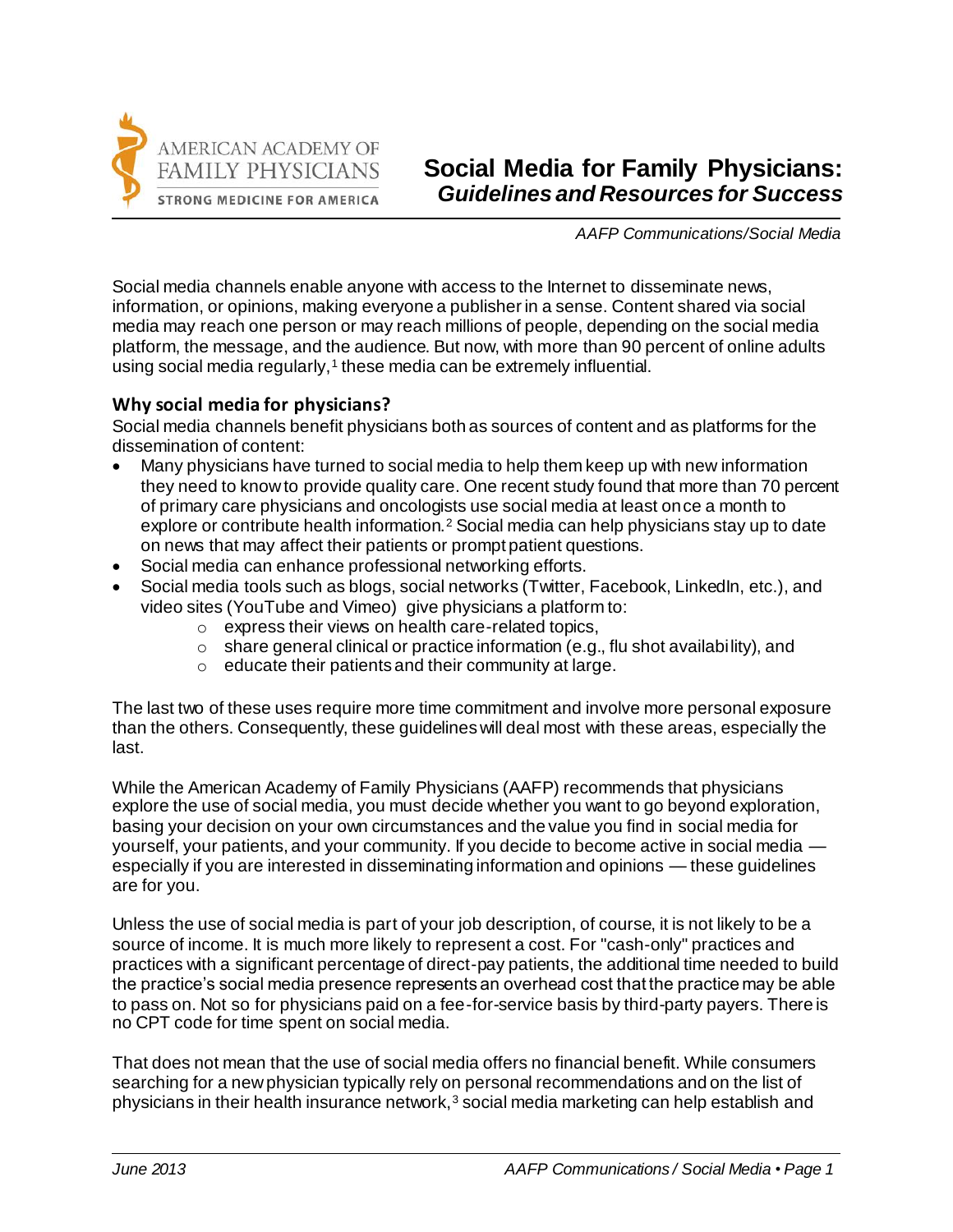enhance a physician's reputation and visibility online. A strong social media presence can benefit the practice as a form of word-of-mouth advertising. In addition, a vibrant online community helps keep patients engaged and informed, perhaps benefitting patient retention.

Just as important as financial return on investment is social return on investment (SROI), a term used by Howard J. Luks, MD, to refer to the social benefits you get from educating people, humanizing your presence, and making health care more social. <sup>4</sup> This arguably leads to more productive face-to-face encounters with patients who come to the office better informed and better prepared. It also gives you the personal satisfaction that comes from sharing your knowledge beyond the physical confines of your office.

## **Is social media use part of "meaningful use"?**

Meaningful use, in the terminology of the Centers for Medicare & Medicaid Services, is the use of a certified electronic health record (EHR) system to achieve various specified goals. None of those goals currently requires the use of social media and, according to Jason Mitchell, MD, Director of the AAFP Center for Health Information Technology, none of the certified EHR systems he is aware of integrate social media tools. To the extent that physicians are paid for value, not volume, however, they have an incentive to use whatever methods will improve outcomes and decrease costs.

## **How much time will social media take?**

How much time you must invest will be based on your goal. What do you want to do with social media? At one extreme, if your goal is to monitor a channel such as Twitter for health news and information, it can be done in 30 minutes or less per day, spread across the day in smaller blocks of time to coincide with lunch and breaks. At what might be the other extreme, if you want to promote your practice as well as provide thought leadership on health matters through a Facebook page or blog, you will need to consider posting at least once every other day. You will also need to plan what to post and respond to questions or comments on your page. Maintaining an active blog can be especially time consuming, requiring perhaps hours of work daily.

# **GEtting started in social media**

If you do decide to take the plunge, start with the steps listed here and outlined in "An initial approach to social media," below.

- 1. Determine your goals. Ask yourself where you want to go with social media. Do you want to keep up with news and developments in medicine, enrich your professional network, educate and inform patients, or advocate a point of view?
- 2. Explore the top social media channels. If you are looking to social media simply to learn and not to post your own thoughts and information, you may want to explore several platforms -Twitter, Facebook, and LinkedIn, for instance — and check out various blogs to look for sources you wish to follow or groups you wish to join. On the other hand, if you intend to disseminate content, you will want to start by identifying your target audience, because your choice of target audience will influence your choice of channel. Do you want to share information with patients and the general public? Only peers? Legislators?
- 3. Decide how much time and effort you can invest. Can you make your social media effort part of your daily schedule?
- 4. Select the appropriate channel or channels for getting your message to your chosen audience. This includes consideration of the use of personal versus professional accounts: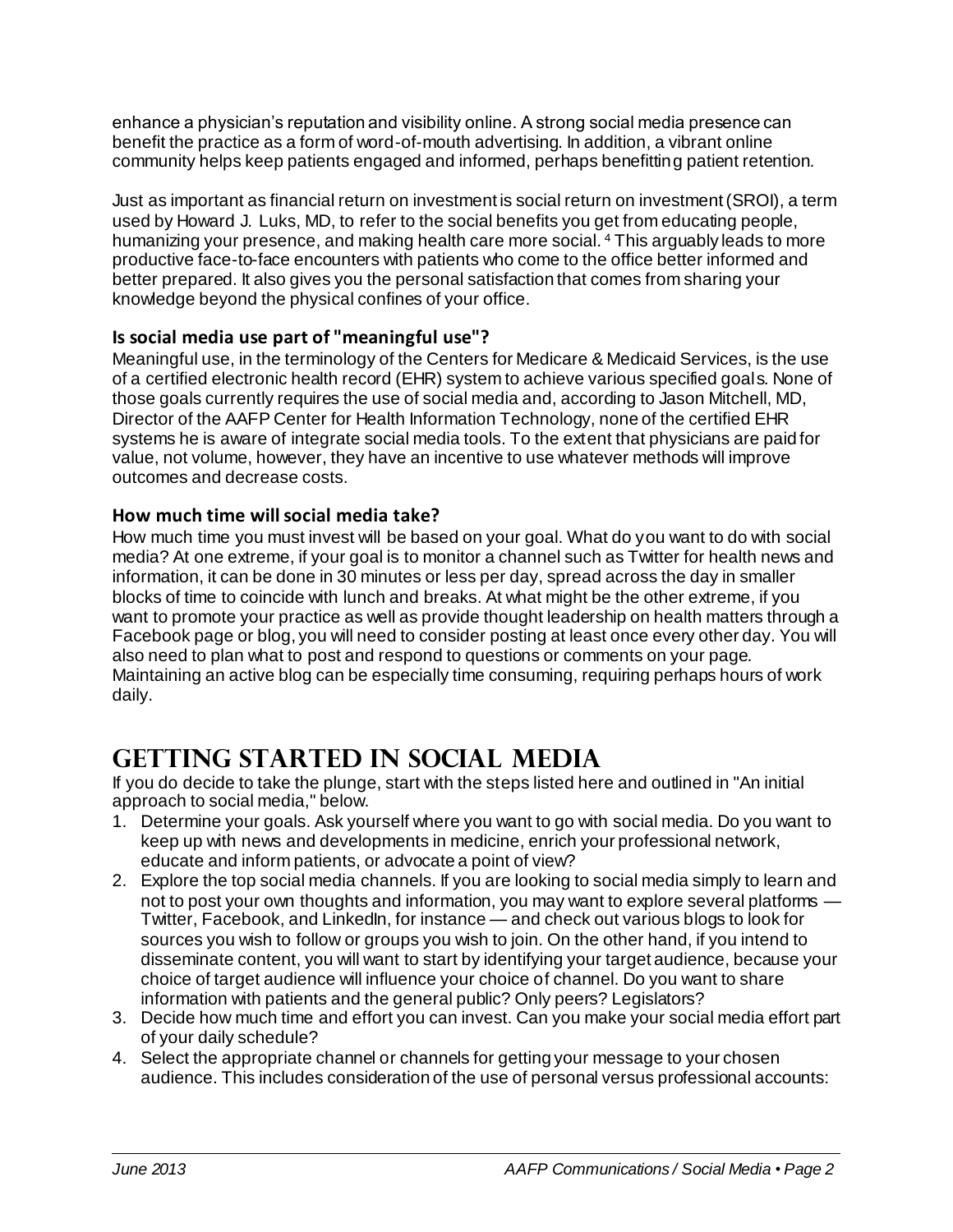- **Facebook** encourages conversations, connections, and sharing between both individuals and organizations, although it tends to be used for informal communications between friends and acquaintances.
	- $\circ$  Facebook allows for the creation of both a personal profile as well as a business page. Physicians should consider using a business page to engage with the public as it allows for better control over what is shared and posted to the page. It also allows for multiple administrators. Lastly, it separates what is still private for family and friends from public content meant to connect on a more professional level.
- **LinkedIn** is more professionally oriented, focusing on business relationships, branding, and job-related information. This makes relationships less casual and more businesslike.
- **Twitter** promotes real-time sharing and conversing with other users and monitoring of up-to-the-minute news. It also allows users to become part of larger peaking trends or conversations such as the one that developed concerning the location and availability of emergency services in the wake of Hurricane Sandy. Twitter postings, called "tweets," are character-limited and tend to scroll off users' screens fairly quickly as new tweets arrive, giving them relatively short active life spans.
- **Blogs**, created using web services such as Blogge[r http://www.blogger.com](http://www.blogger.com/) and WordPres[s http://wordpress.org](http://wordpress.org/), allow the greatest freedom in terms of posting length and format but do not come with their own networks of users the way Facebook, LinkedIn, and Twitter do. Building the audience for a blog can be challenging but very rewarding. This level of engagement is at the same level as a journalist who writes full articles. This is one of the most demanding forms of social media in terms of time and effort, but also offers greater SROI.
- **YouTube, owned by Google,** is a video-sharing website on which users can view, comment, upload, and share videos. While YouTube is a social networking channel, typically the videos hosted on YouTube are embedded and viewed on other platforms such as Facebook. As YouTube becomes more tightly integrated with other Google services, users will benefit from the addition of enhanced features and accessibility.

In addition to the consumer-focused social media services mentioned above, professional peerto-peer services also represent a way to find and interact with either a niche audience or on a niche topic. These sites tend to be secure, closed communities.

Member use of these services primarily involves keeping up to date with new developments in the field and reading expert commentary. Due to their secure nature, these services also give members a way to communicate with colleagues — whether for consulting on patient issues, discussing professional challenges, or simply keeping in touch. Examples of peer-to-peer communities include:

- Sermo
- Doximity
- QuantiaMD
- MedScape Connect
- MomMD

While these professional communities are free for physicians to join and use, it should be remembered that their business model typically involves aggregating and selling member data to health care companies that are interested in learning what physicians think.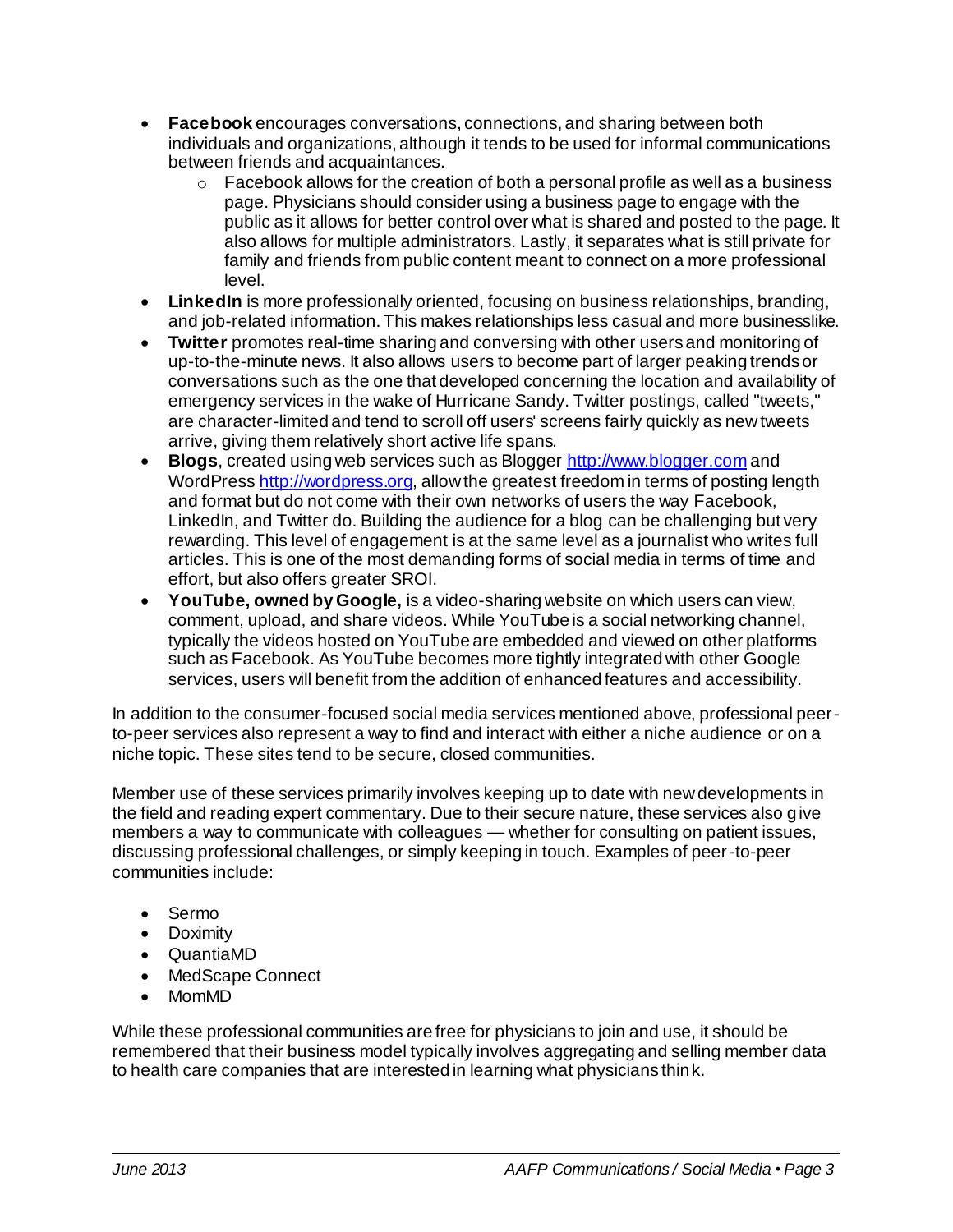Each social media channel has its own unique style of communication. If you are new to a channel, the best advice is to "Lurk, Listen, and Learn." Engage after you feel comfortable. When you begin to post, a good rule of thumb is to "think like a publisher, talk like a friend."

# **Tips on getting started**

You will learn how to use each channel of social media as you go along, but a few tips can help to start:

- Don't skimp on your social media effort. Doing something well takes time. If you don't have the time and can't share the responsibility with a colleague, assign a properly trained staff member to do it for you. If you don't have staff, re-evaluate your goals, the channel you want to use, and the time investment required versus the benefits you expect.
- Know your audience. If you are writing for lay users, don't write like a clinician. Your followers won't understand what you are saying.
- Use the right social media tools for what you want to accomplish. Your goals will determine which tools to use. For example, if you want to monitor news, set up [Twitter lists](https://support.twitter.com/articles/76460-how-to-use-twitter-lists) to segment your interests. Organizing Twitter this way makes it much easier and more efficient to stay up to date.
- Manage your message. In a multi-physician practice, your message should be consistent across the organization.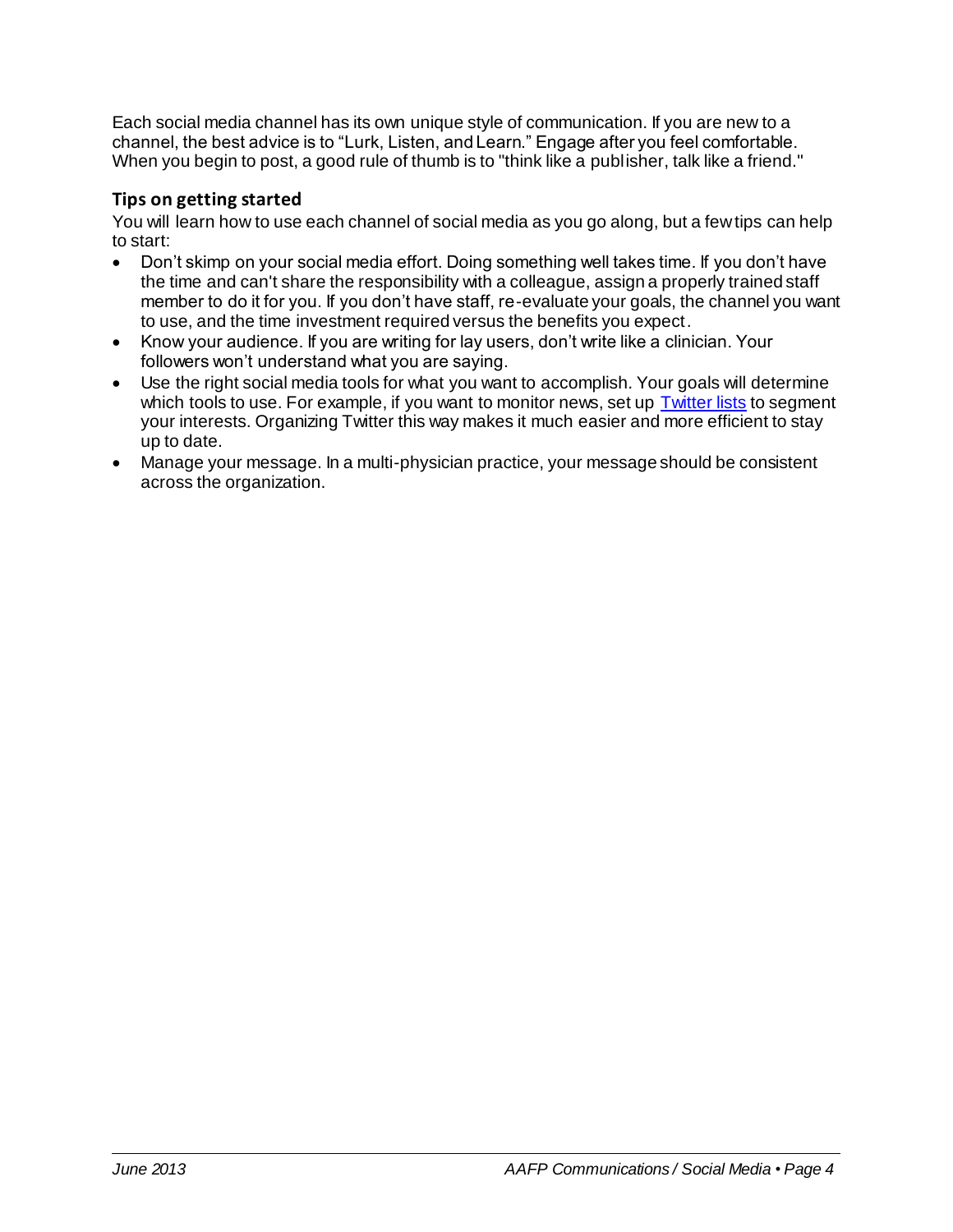#### **An initial approach to social media:**

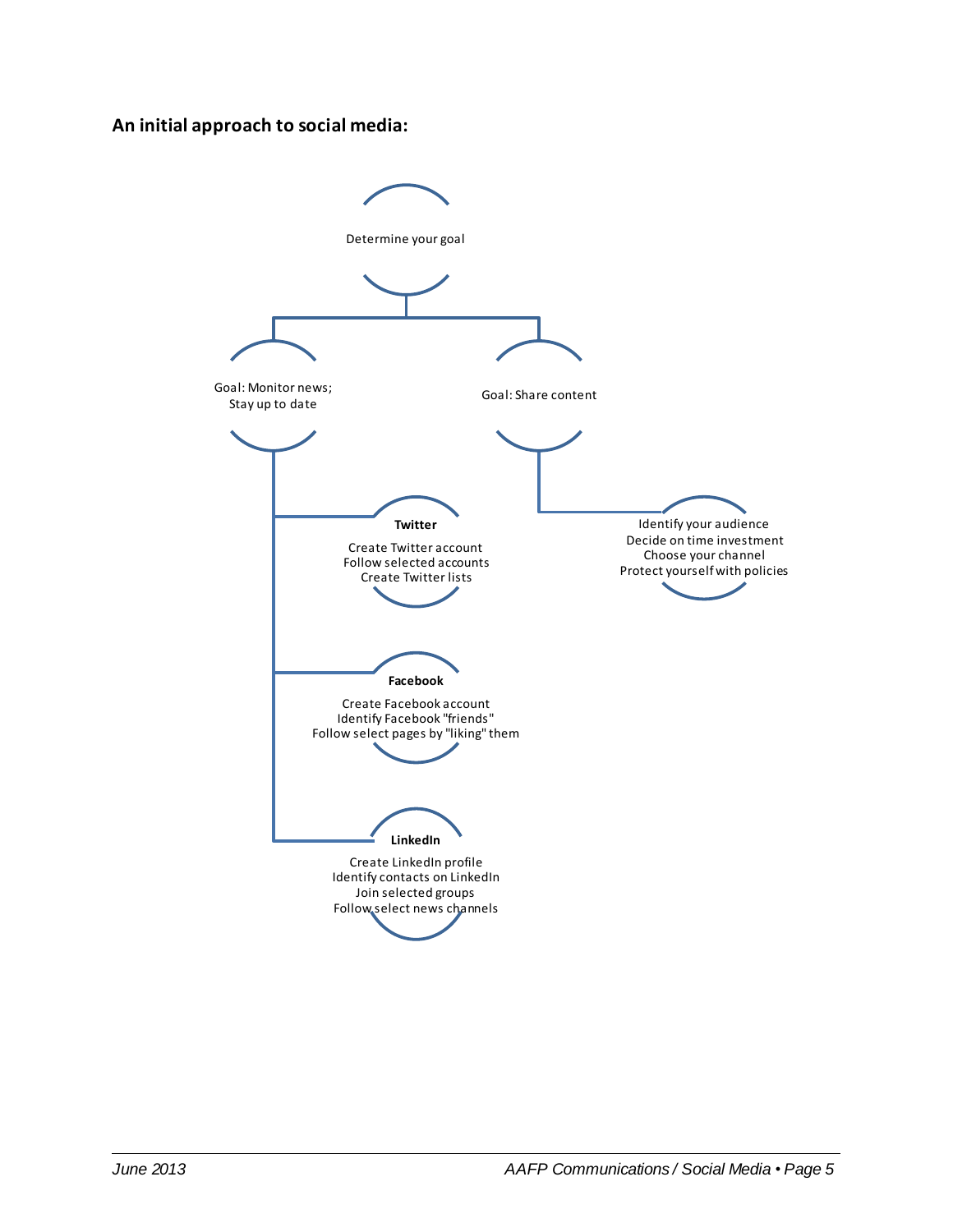# **Social Media Professionalism**

The power and benefit of social media channels is that they allow broad sharing of information, at little to no cost. Naturally, this benefit is also a curse, since unqualified people spouting medical advice or pseudoscience and marketers pushing products and services can present themselves as experts on the Internet. Unfortunately, with many adults researching medical conditions online and attempting to self-diagnose, this widespread misinformation can be dangerous. One important role for physicians in social media is to combat this misinformation. There are other roles, too, of course. Here are two:

1. Some physicians and health care organizations use social media to educate their patients and the general public. Take these examples:

- Health agencies in San Francisco and Washington, D.C. use text messages as well as YouTube to help spread information on safe sex and condom use. [http://youtu.be/LWcABcngUwc.](http://youtu.be/LWcABcngUwc)
- Kansas City pediatric subspecialist Natasha Burgert, MD, offers child-rearing tips on her blog, KC Kids Do[c http://kckidsdoc.com](http://kckidsdoc.com/) as well as on Facebook, Twitter, Google Plus, and YouTube. She also answers patients' questions by email and text message.
- Premier Family Physicians in Austin, TX, uses their Facebook page <http://www.facebook.com/PremierFamilyPhysicians> creatively, with a feature called "Are You Smarter Than a Medical Student"? The practice uses photos to engage patients in health education by challenging fans of their page to type in an answer to questions that they pose on their wall.
- Wendy Sue Swanson, MD, a Seattle pediatric subspecialist who blogs as Seattle Mama Doc [http://seattlemamadoc.seattlechildrens.org](http://seattlemamadoc.seattlechildrens.org/), monitors social media channels to know what her patients may be talking about and the issues affecting them. "Using social media, she can let families know that a crib setup pictured in a news story is dangerous for a baby, for example, or weigh in on a breast-feeding controversy."<sup>5</sup>

2. Others focus more on the health care system than on health, aiming their content chiefly at other physicians, health care providers, and policy makers, as well as interested lay people. They may set out to gather health care news, comment on the news, or advance a philosophy of health care. Here are two examples:

- Kevin Pho, MD, a nationally known health care blogger, covers breaking medical news as well as topics covering physicians, patients, and conditions on his blog, KevinMD [http://www.kevinmd.com/blog/.](http://www.kevinmd.com/blog/)
- Mike Sevilla, MD, blogs and podcasts about issues related to family medicine at Family [Medicine Rocks.](http://www.familymedicinerocks.com/)

In a nutshell, physicians should seek to contribute educational content to enable the public or their peer community to benefit from their knowledge and experience. If you decide to focus on giving patients accurate health information, don't veer into online diagnosis. Limit yourself to sharing general medical insights and debunking misleading information found online.

## **Patient privacy and HIPAA**

The rules regarding patient privacy that apply to everything else that you do in health care also apply to social media, of course. A good rule of thumb is not to write about individual patients, even in general terms. Trying to maintain patient anonymity to the degree required by the Health Insurance Portability and Accountability Act (HIPAA) while discussing the patient's case is fraught with pitfalls. In 2011, for instance, Alexandra Thran, MD, an emergency department physician in Rhode Island, was reprimanded and fined for posting information related to a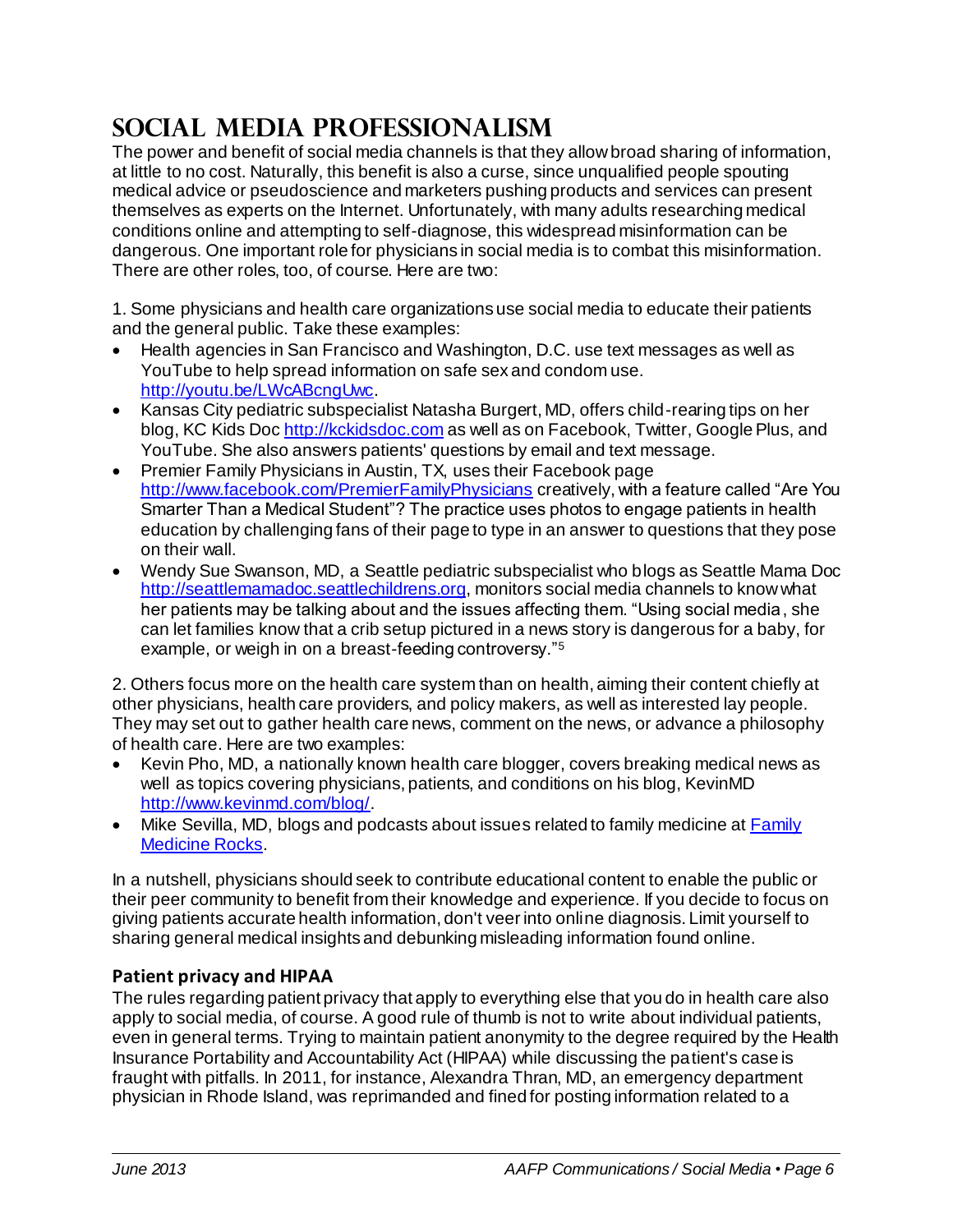patient on her personal Facebook profile. Dr. Thran had been venting about her day and, while not specifically identifying patients, she had included enough detail about one patient's injuries that an unauthorized third party was able to identify the patient. <sup>6</sup>

While only covered entities and business associates must adhere to the HIPAA rules, patients are free to disclose whatever health information they choose. Once disclosed on your social media channel, however, protected information can quickly lead to patient embarrassment, third-party comments, and the risk of an inadvertent comment on your part. If you think that comments or questions on your social media channel begin to approach HIPAA violations, stop the conversation and, if possible, remove it from the channel.

Keeping posts and tweets at the community level, not the patient level, enables you to share your insights and benefit your local community while enhancing rather than risking your professional reputation. You can write about conditions, treatment options, and research as long as you use general terms. For a good example of posting about a condition, read Dr. Howard Luks' article, ["Pediatric Shoulder and Elbow Injury Prevention: Obey the Pitch Counts](http://www.howardluksmd.com/pediatric-orthopedic/pediatric-shoulder-and-elbow-injury-prevention-obeying-pitch-counts/)!"

## **Medical board concerns**

One of the challenges facing physicians is increased regulatory scrutiny due to the position they hold in our society. In some cases, what you post online can threaten your license.<sup>7</sup> Each state medical board operates independently, though, so what may cause concern for one board may not necessarily interest another. The general guidelines below were pulled from a survey of state medical boards.<sup>8</sup> This list is not comprehensive.

**High consensus.** Nearly all medical boards agree that the following would trigger an investigation:

- Posting misleading clinical information on a physician's website
- Posting photos of patients without their consent
- Misrepresenting your credentials online
- Inappropriately contacting a patient (e.g., through a dating website, Facebook message, public tweet, etc.)

**Moderate consensus.** Less than 75 percent but more than 50 percent of medical boards said the following would trigger an investigation:

- Posting a photo online depicting alcohol intoxication
- Violating patient confidentiality by posting information containing potential identifiers
- Using discriminatory language on a blog or social media site

**Low consensus.** Less than half of state medical boards said the following would trigger an investigation:

- Posting something on a blog or social media site that is disrespectful of patients but doesn't contain potential identifiers
- Posting a photo to a social media site that shows physicians drinking but clearly not intoxicated
- Providing generalized patient narratives without violating confidentiality

#### **Communications with individual patients**

Generally, public communication in a patient-physician relationship is not desirable to either party. The patient may worry about private information being inadvertently shared while the physician faces liability issues related to patient privacy. Some social channels provide for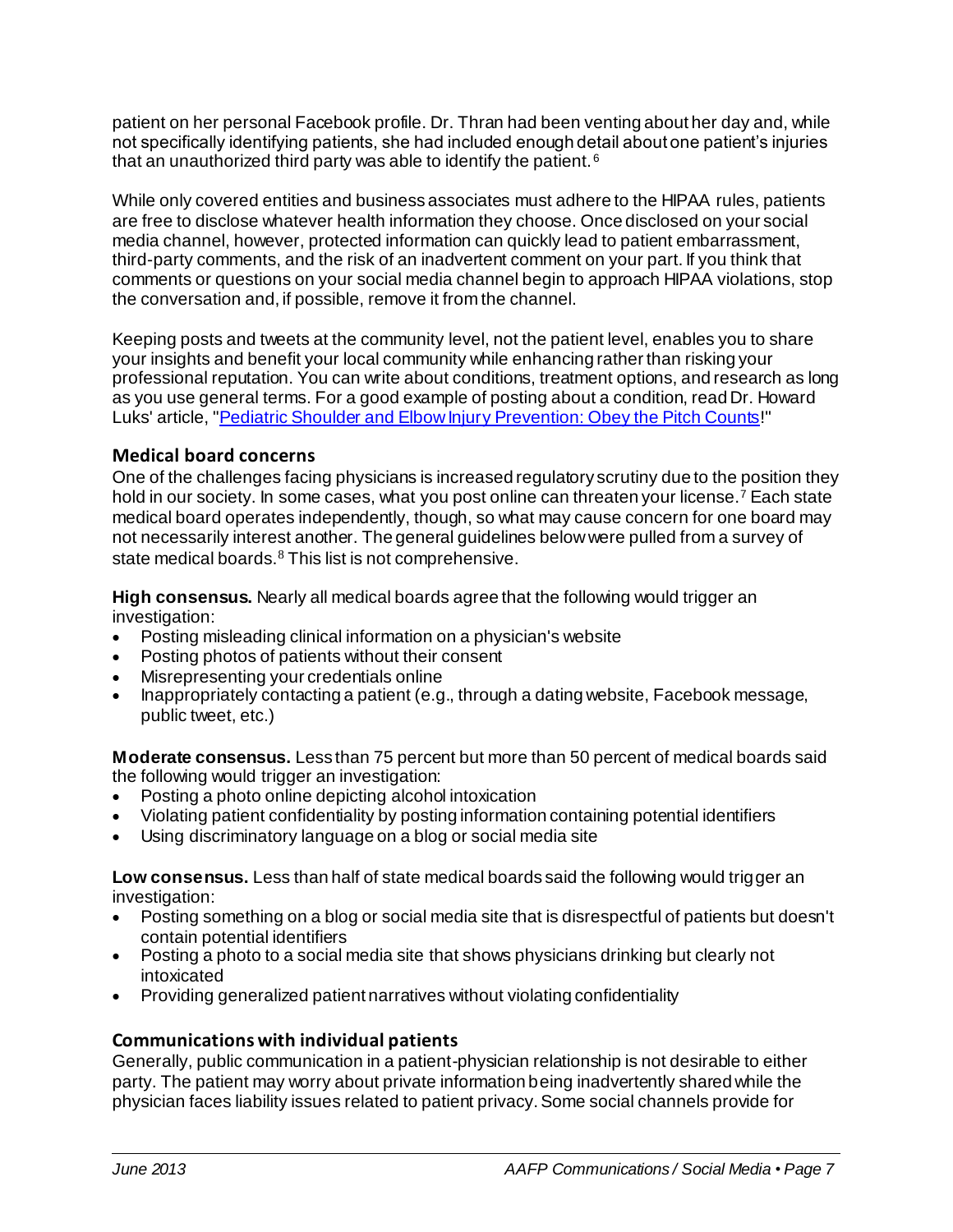"private" communications between individuals, but it can be all too easy to mistakenly send publicly what is intended to be a private communication. Moreover, social networks such as Facebook that have changing privacy policies further increase the risk that private information may be shared.

In terms of patient-physician dialogue, the question arises about whether physicians should "friend" and interact with patients at all on social networks such as Facebook. This is not a simple issue. A physician's Facebook friend of long standing may later become his or her patient, for example. Practice setting can play a role, too, for instance, in rural communities where many people may know and consider one another friends and where social networks foster even stronger feelings of community and professional boundaries are blurred. See ["Social](http://www.aafp.org/news-now/opinion/20120629editbrull.html)  [Media in Medicine: Do Your Patients 'Like' You?](http://www.aafp.org/news-now/opinion/20120629editbrull.html)"

We recommend that physicians not accept patient friend requests in their personal social networks. This not only protects the physician from exposure to litigation but maintains the boundary needed for a professional physician-patient relationship. Facebook, in particular, offers a way to keep this boundary intact by the use of a business page. Facebook business pages allow physicians to post information, moderate questions and comments, plus analyze which posts were most relevant through a robust series of page and post metrics. That said, if the physician chooses to engage with patients on social channels such as Facebook, the key becomes how and where patient questions are answered. In addition to observing HIPAA rules:

- Never initiate a medical conversation with a patient over a social media channel. Insist on a visit.
- Never diagnose. Instead, educate and engage. Provide answers only to general, nonpatient-specific questions such as dosage recommendations for OTC medications information that can also be found on the manufacturer's website.
- If a patient uses a social media channel to ask a complicated, sensitive, or patient-specific question, direct the patient to your secure patient portal or an appointment.
- If the request is urgent, call the patient with your response. Just because the question originates on a public social networking channel doesn't mean the answer has to use the same channel.

## **Beyond appropriate conduct**

It's possible to act ethically and legally in all your social media efforts and still act unwisely. Remember, what you do online affects your reputation. One thing to keep in mind as well is that many news sites allow commenting on articles via social media login. You can comment on a news article simply by connecting through one of your social media channels. The same process that allows social commenting may then share that information back to your own wall or feed. Not every news site does this, but enough do to warrant this warning. The following tips can help. They were assembled from various sources on the Web:

**Be aware of perceptions.** *Ask yourself, "How will this comment or post reflect on my professional reputation?"* The lines between public and private, and between personal and professional, are blurred on social media networks. Like it or not, physicians are held to a higher standard in the public's eye, and whatever you post, whether personally or professionally, is likely to reflect on your professional reputation, that of your practice, and, if you are an employed physician, that of your employer. Don't post personal pictures or messages on your professional channel unless they directly relate to or enhance your business or reputation.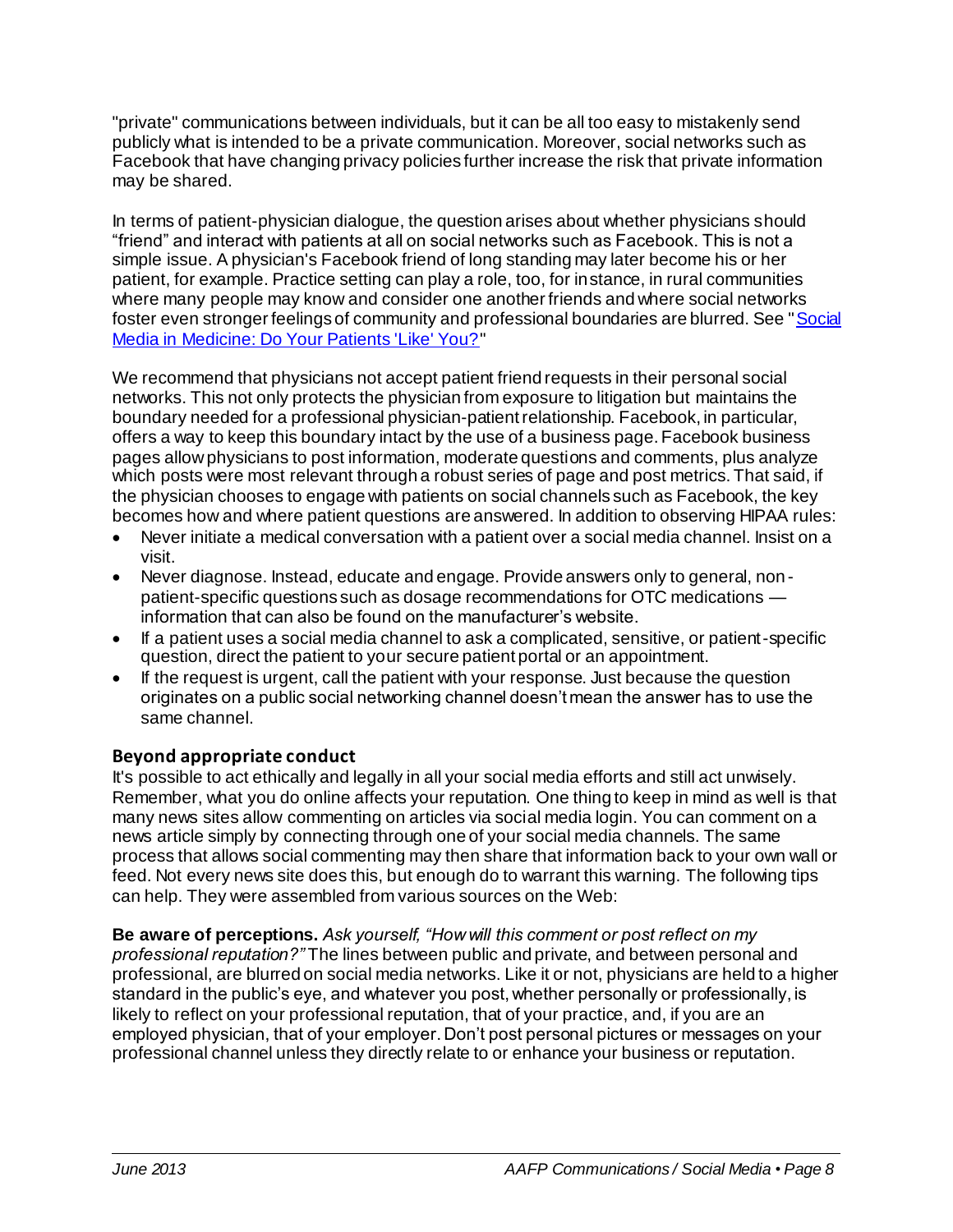**Consider personal posts public.** *Ask yourself, "How will people who don't even know me take what I write?"* Everything you post online has the potential to be viewed by users who may not be the intended readers. To this end, avoid addressing polarizing topics unless the issue directly involves what you represent or stand for in your profession.

**Keep your context in mind.** *Ask yourself, "Will what I'm writing be perceived as being on behalf of my practice, or as my individual professional opinion — or as just a personal message?"* Even the use of a disclaimer may not be enough to separate your opinions from those associated with your role. Although it should not be expected that all of your social media use be work-related, it makes sense to keep the items that you share with your personal network as separate as possible from those you share with your professional network. Consider using separate sign-ins and separate tools, such as **TweetDeck**[, HootSuite](http://hootsuite.com/), o[r BufferApp](http://bufferapp.com/), when sharing with your personal network to avoid posting to the wrong audience.

**Be yourself.** *Ask yourself, "Am I comfortable with the idea that my boss or my mother might read this?"* You are responsible for the content you post. Never impersonate someone else or purposefully obscure your identity. Transparency builds trust! Write in a friendly tone and in the first person. Respect your audience and the forum in which you participate. Never say something on one social network that you contradict on another. Care about what you are talking about.

**Write what you know.** *Ask yourself, "Can I answer any follow-up questions on this topic?"* Stick to your area of expertise and provide your unique perspective on a topic. Don't misrepresent yourself as an expert on a subject if you aren't. If you need help, find an expert.

**Respect copyrighted and confidential information.** *Ask yourself, "Am I sharing information that may be confidential or sensitive to my business?"* Know the laws and your employer's policies, and don't break them. Respect proprietary information and content, patient and practice confidentiality, brands, trademarks, copyright, and fair use conventions.

**Don't be shy; share!** *Ask yourself, "Would my audience value this information?"* Great content is available on the Web, and you don't need to create all the content you distribute. A link is not an endorsement, so don't be shy about sharing something if you feel it is worthwhile to your colleagues and friends. Just be sure to credit the source in a way that's clear to your audience. The AAFP, among other organizations, creates a lot of good content. We encourage you to link to AAFP articles, patient handouts, blog posts, and calls to action, if you like.

**Give credit where credit is due.** *Ask yourself, "Can I legally and ethically reuse and share this information?"* If you "reblog," "retweet," or otherwise share content you didn't create, always cite your source and link back to the original post. Citing sources can't be stressed enough. This is very important when it comes to commenting on news articles online. If you have any sense that the originator might object to your sharing his or her content, ask permission before sharing. Never use copyrighted material without permission. Use trackbacks when sharing another person's blog post (se[e http://en.wikipedia.org/wiki/Trackback](http://en.wikipedia.org/wiki/Trackback)). If you share images from others, either get explicit permission to do so, or make sure the images have a [Creative Commons](http://creativecommons.org/)  [license](http://creativecommons.org/) that permits sharing. Attribute them, too.

**Mistakes happen**. *Ask yourself, "Does this reflect badly on my practice?"* One mistake will attract more attention than a hundred successes. If you make a mistake, admit it quickly. Most of the time, you can then move on. If you need guidance, the AAFP's social media response diagram might help (see the Appendix).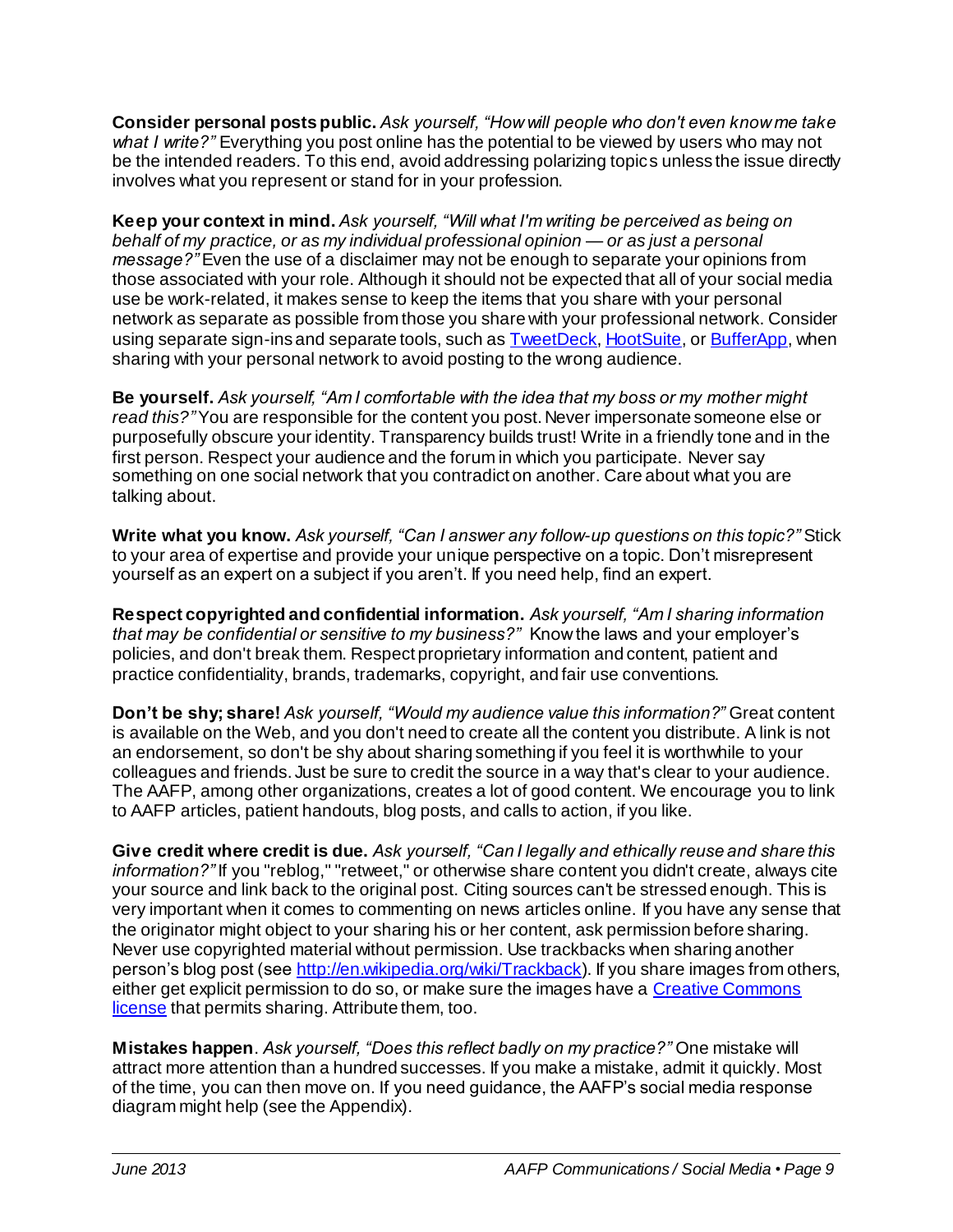**Listen, think … then respond.** *Ask yourself, "Have I thought this through carefully?"* Monitor and reply to comments in a timely manner when a response is appropriate. Always add value to the conversation. If you can't, think about whether a response is needed. Avoid responding to baited posts, and redirect sensitive posts to a more appropriate offline channel. Post content that's open-ended and invites a response from your audience. Encourage comments.

**Use a friendly but professional manner.** *Ask yourself, "Is my tone defensive, angry, or condescending?"* Be friendly, polite, and professional, especially when you disagree with someone. Not everyone is going to agree with you, and people often feel free to express their displeasure or disagreement in very candid terms. Understand that your intended tone may not translate well in writing, so be careful to separate emotion from your response. Acknowledge alternate opinions and provide constructive comments in response. Remember, once the words are out there, you can't get them back. If you find yourself working too hard to defend your position or getting hot under the collar, take a step back and let your online communit y defend you, because they will if you're justified.

On the subject of defensiveness, think twice before responding to a negative review posted on a physician-rating site. While online physician-rating services are becoming common, the Pew Research Center says that only about one in five Internet users have consulted these types of online reviews and rankings. And while online reviews arguably have a negative bias, only 3 percent to 4 percent of people actually post health care-related reviews. By posting responses to these types of reviews, you inadvertently draw attention to them and increase their credibility. If a former patient complains, try to resolve the complaint in a phone call or through some other offline channel.

**Remember that everything online is discoverable.** *Ask yourself, "Do I want my patients and my colleagues to see this?"* Before you post, remember that online messages cannot be retrieved or deleted. Public tweets and posts are indexed and stored on search engines such as Google or cached by the provider of your social media channel, so even if you delete your post, it can probably be found. If you wouldn't want your boss, a plaintiff's attorney, or a judge to see it, don't post it.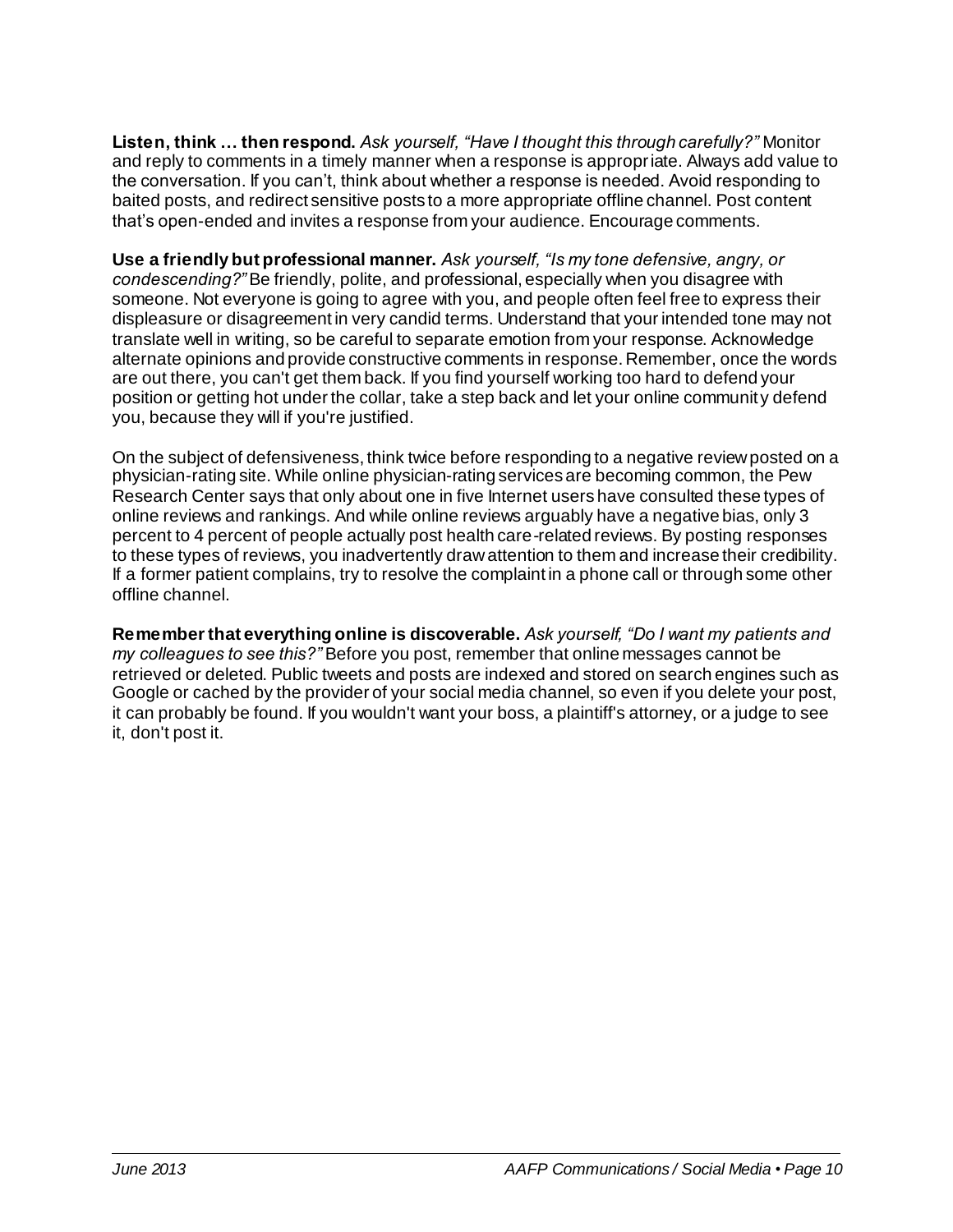# **Social Media POLICIES**

If you are in a practice where you have staff manage your social media channels, take some commonsense steps to protect yourself.

First, develop a social media policy for your office and make sure all staff with social media access understand it. This may be one overall policy or various policies that cover blogging and commenting. Your social media policy should include rules such as these:

- Don't share confidential or proprietary information about the practice.
- Maintain patient privacy.
- Write in the first person.
- Only approved staff may engage on official social channels.
- Do not initiate or accept friend requests from patients.
- Staff in management/supervisory roles should not initiate "friend" requests with employees they manage.

A number of examples of health care social media policies can be found online and th[e AAFP](https://staff.aafp.org/staff/policies/job-aid/website/social-media-for-staff.html)  [social media policy](https://staff.aafp.org/staff/policies/job-aid/website/social-media-for-staff.html) may also help.

#### **Manage staff use of your social channels**

Limit the number of staff who will have access to your practice social media accounts. This allows you to know who is posting on your behalf and ensures consistency of message. Having too many staff involved typically results in uncoordinated posting and inconsistent messaging.

In addition, while physicians cannot control what their staff will post on their own channels, they must understand that their online activities can be a poor reflection on the physician, practice, and/or hospital. A best practice to employ is one of non-interference. Physicians and staff should not post or comment on the official page from their personal page. If it's valuable enough to be shared on the official page, post it as an administrator. Being connected is great, but the overlap from personal to professional should never happen.

From a risk-mitigation standpoint, loose password controls can harm your reputation. For example, employees fired by the British entertainment retailer HMV decided to get even by broadcasting their "mass execution" on the company's official Twitter account.<sup>9</sup>



hmv @hmvtweets

 $15m$ 

There are over 60 of us being fired at once! Mass execution, of loyal employees who love the brand. #hmvXFactorFiring

In addition, as part of your social media usage policy, ensure that passwords are not changed without your knowledge and that you always have a backup administrator on your accounts. You don't want your passwords walking out the door if an employee leaves. When an employee with knowledge of your passwords leaves your employment, change your passwords.

Lastly, physicians should create "strong" passwords (e.g. alphanumeric with symbols, at least 8 characters). This is the easiest way to safeguard your social media channels (and reputation) from unscrupulous individuals.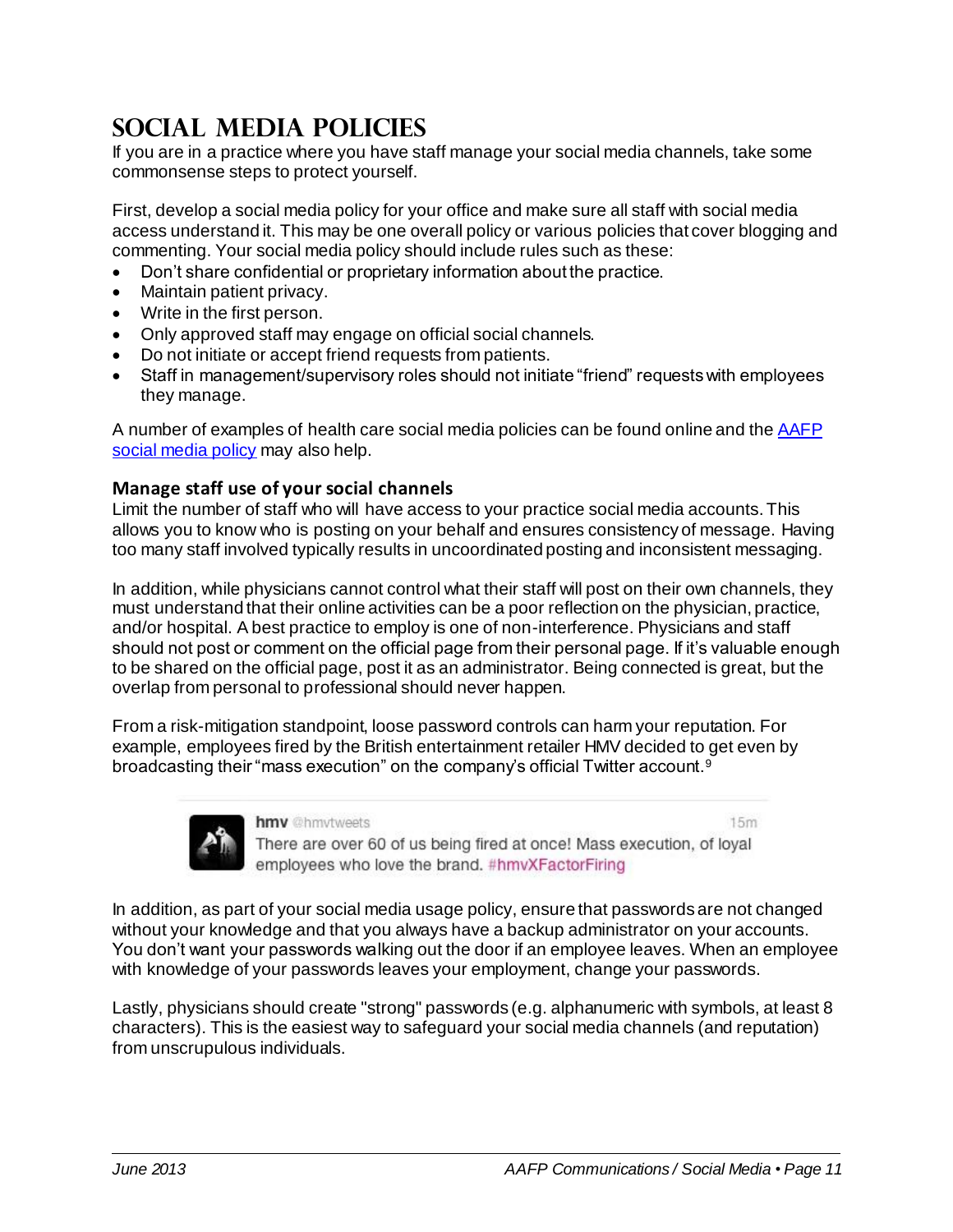#### **Commenting guidelines for your channel**

Any physician setting up a blog or other website that allows comments or a social networking channel that allows viewers to post or share should post a well-defined policy outlining what is allowed. These guidelines should be consistent across all of your social channels. For example, this is the AAFP commenting policy as it appears in Facebook [\(https://www.facebook.com/familymed/info](https://www.facebook.com/familymed/info)):

"We welcome your comments and encourage thoughtful discussion and differing viewpoints on this page. Feel free to challenge the ideas of those with whom you disagree (including the AAFP), but please be respectful.

In regards to this page, we reserve the right (but assume no obligation) to remove comments that are racist, sexist, abusive, profane, violent, obscene, or that libel, incite, threaten, or make personal attacks. In addition, we will not permit messages selling products, recruiting, political campaigning or endorsements or promoting commercial or other ventures or those perceived as spam (especially from anonymous posters)."

#### **Assignment of ownership**

In certain circumstances, staff may create a social media account for the practice. The question of who ultimately "owns" such an account can be murky when workers tweet or post on behalf of employers, especially if an employee tweets under his or her own name or a user name that he or she created. This represents not only a risk to your practice reputation if this employee leaves (and can continue using the account) but a loss of followers for your practice that may have taken years for your practice to attract.

A good approach is to establish the accounts yourself and then add your practice name to all staff user names. Here is an example:

- For an employee named John at a practice called Main Street Family Medicine (MSFM), the practice might create a new twitter handle, @JohnMSFM.
- To ensure ownership and management of the account, the practice would set the password and have the employee complete an assignment-of-ownership form.
- If John leaves the practice, you can then change the handle; a handle can be created for his replacement while maintaining the account followers.

#### **Employee activity on their personal channels**

As an employer, you may become frustrated with personal social media posts made by your employees in their own accounts. Some types of posts can reflect badly on your business. As an employer you should understand what recourse you have.

A post by an employee on a social media website may be protected by the National Labor Relations Act if it relates to working conditions, wages, and constitutes "concerted activity." According to the National Labor Relations Board (NLRB), concerted activity that is protected is activity that 1) involves two or more employees acting together to improve wages or working conditions or the actions of a single employee who involves co-workers before acting or acts on behalf of others, 2) seeks to benefit other employees, and 3) does not involve reckless or malicious behavior such as sabotage, threats of violence, or the spreading of lies about a product.<sup>10</sup> The NLRB provides more information on its website [http://www.nlrb.gov/concerted](http://www.nlrb.gov/concerted-activity)[activity.](http://www.nlrb.gov/concerted-activity)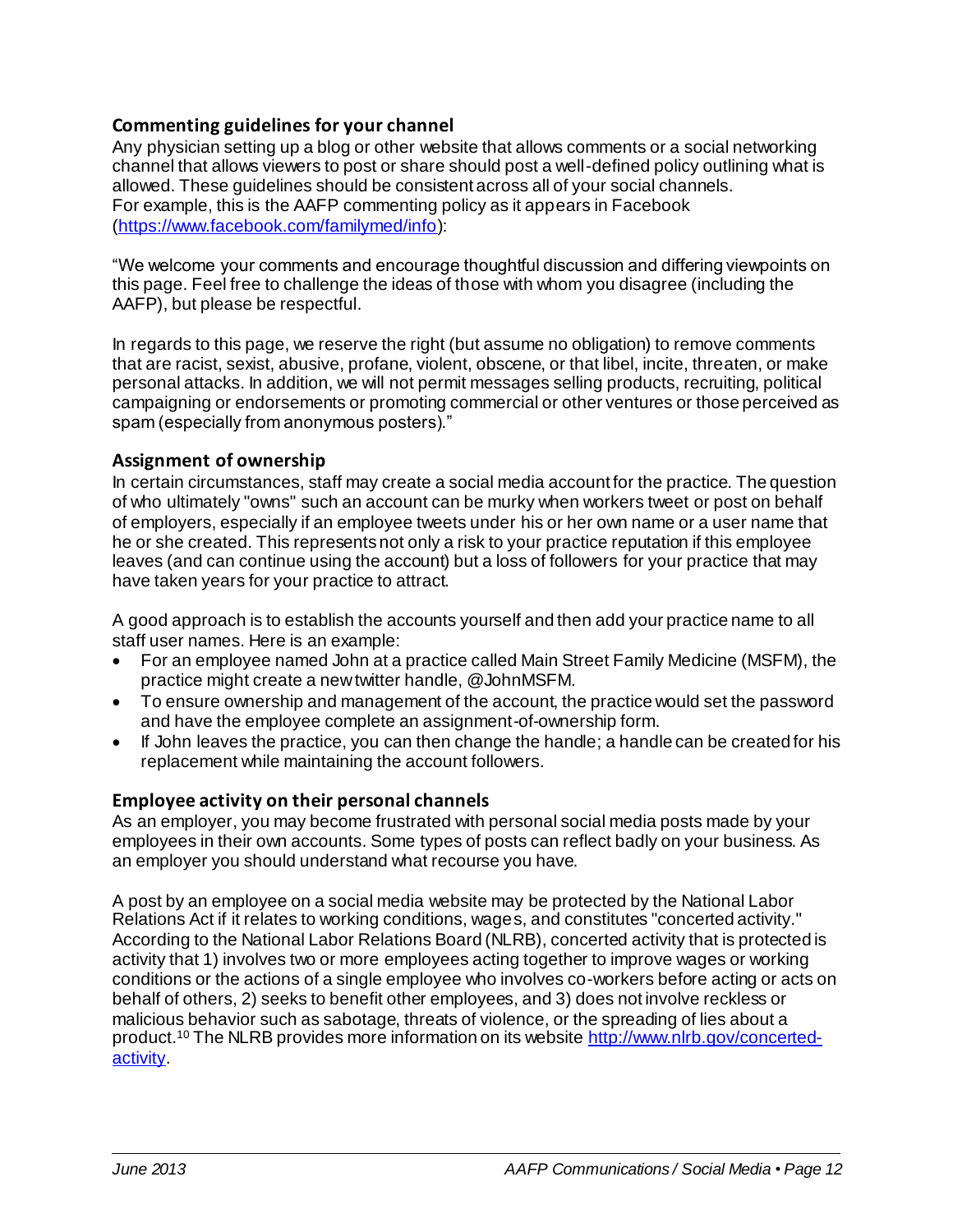Consider seeking legal advice when you are dealing with employee social media posts that you find offensive, especially if you are thinking of terminating the employee in question. Similarly, you might want legal advice regarding what you can and cannot ask employees concerning their personal social media accounts.

#### **State laws**

To date, six states (Delaware, Maryland, Michigan, New Jersey, Illinois, and California) have outlawed employer efforts to force employees to turn over social media account information. <sup>11</sup> Kansas, Missouri, and Texas have recently introduced similar legislation. These new laws respond to cases where employers asked job applicants for their login information in order to perform a background check.

While these laws prevent an employer from asking employees for passwords to their social accounts, they do not prevent the viewing of employee posts or tweets that are publicly available. There are also exceptions related to investigations into employee misconduct such as violation of corporate social media policies.

Again, you might want to get legal advice for questions regarding what you can and cannot ask for in regards to employee social media accounts.

## **Social media for employed physicians**

Employed physicians should make sure they understand what policies and guidelines are in place before establishing a professional social media account. Remember, by establishing a professional account, you are positioning yourself as a public representative for your employer.

Good questions to ask your employer before setting up a social account:

- Do you have a social media policy? This may include an organizational policy, as well as separate blogging and commenting policies.
- What types of posts are considered off-limits?
- Who can speak on behalf of the organization?
- Are employees allowed to access their social media accounts while "on the clock"? When and where?

If you establish a personal account, ensure that you have a disclaimer in place identifying your employer and stating your posts represent your views and not those of your employer.

# **Appendix**

You may find managing your social media presence easier if you consider in advance how you will handle problems that may come up, perhaps even planning out your potential responses on paper. In doing so, you might find the AAFP's algorithm, shown here, a useful starting place for your own approach.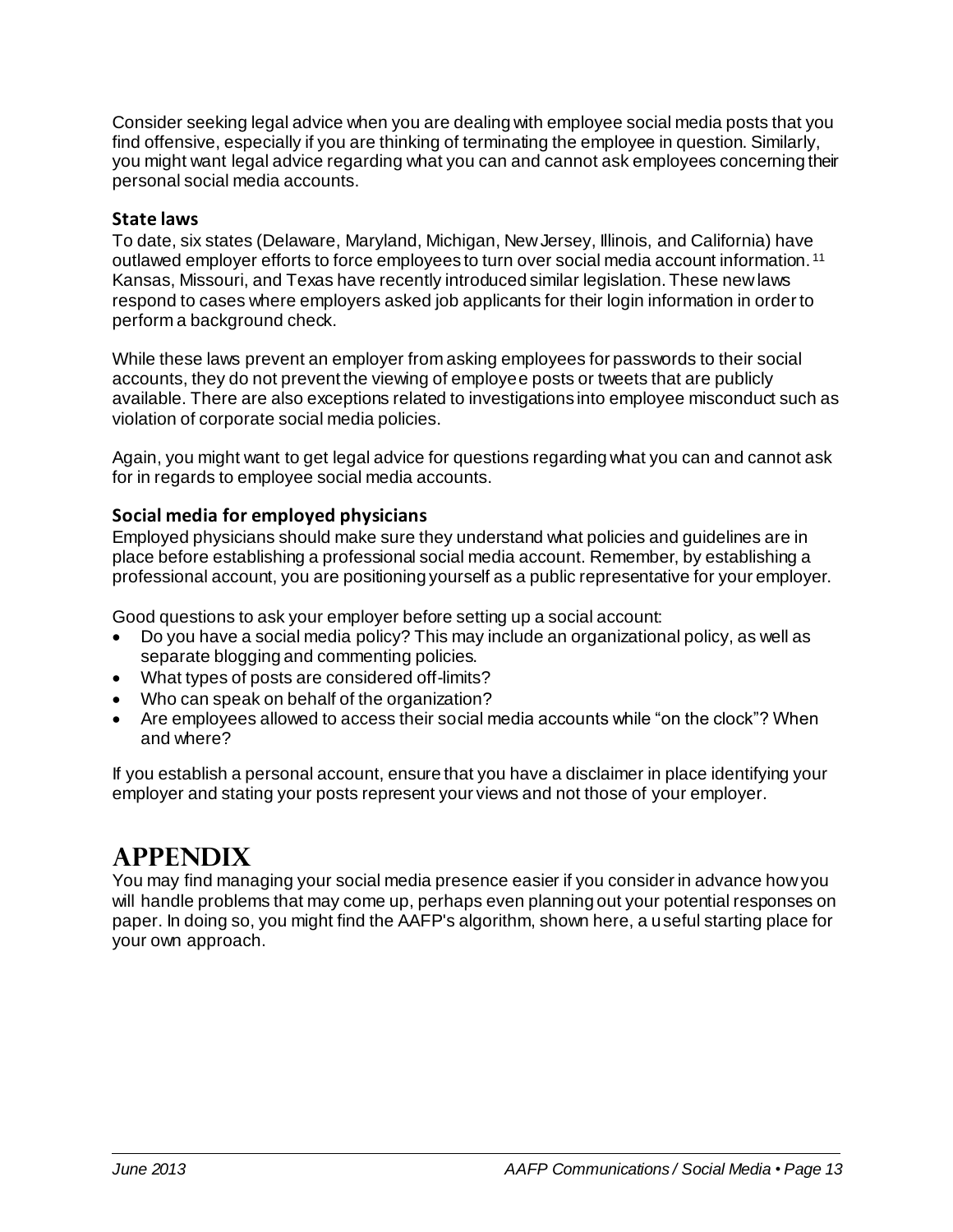